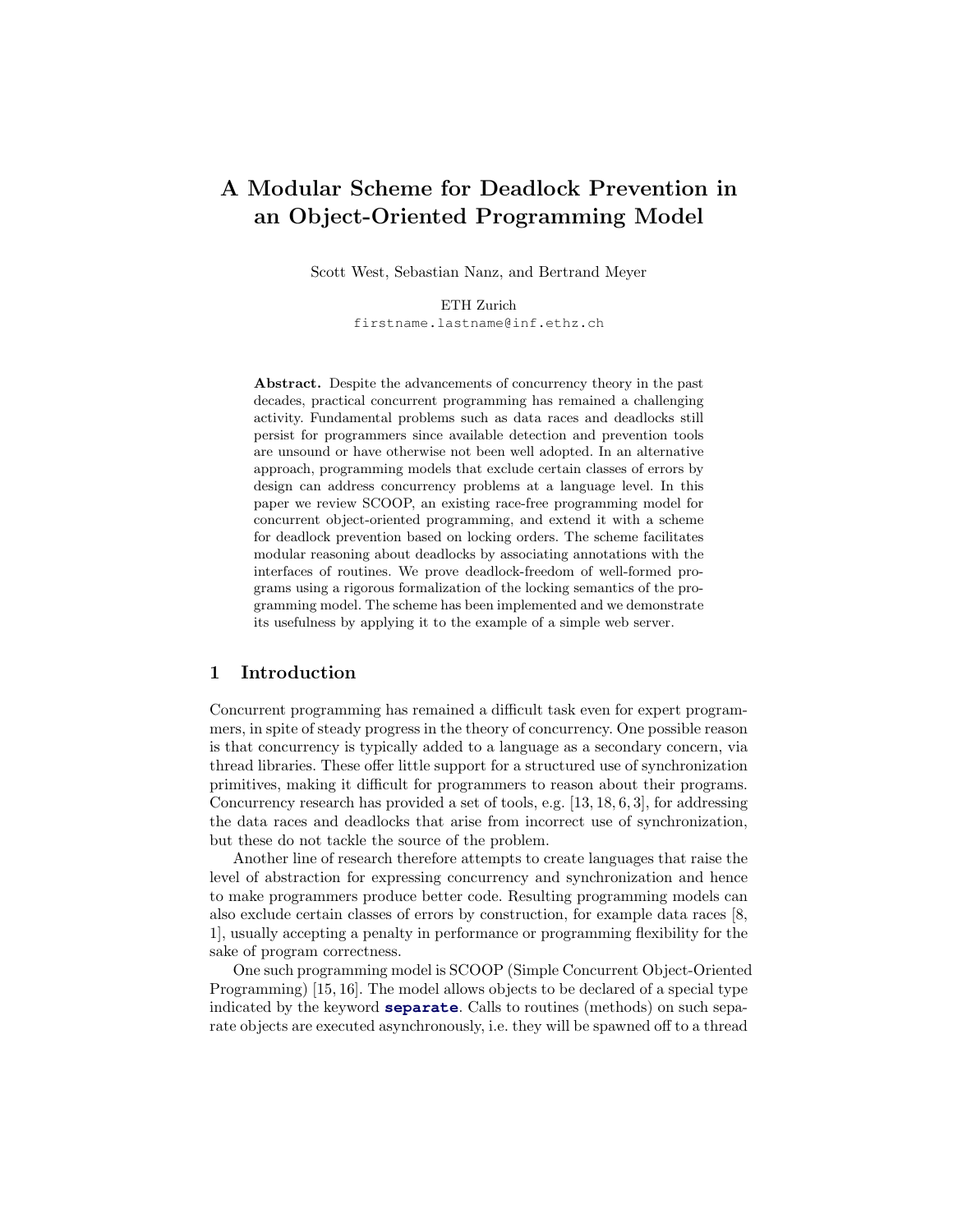```
class DEADLOCK
create set
feature
 x, y : separate S
 f
   do g (x) end
 g (a : separate S)
   do h (y) end
 h (b : separate S)
   do end
 set (a_x, a_y : separate S)
   do
    x : = a_Xy := a_yend
end
                                        class MAIN
                                        feature
                                          x, y : separate S
                                          run (d1, d2 : separate DEADLOCK)
                                           do d1.f; d2.f end
                                          make
                                           local
                                             d1, d2 : separate DEADLOCK
                                           do
                                             create x
                                             create y
                                             create d1.set (x, y)
                                             create d2.set (y, x)
                                             run (d1, d2)
                                            end
                                        end
```
Program 1: SCOOP deadlock example

separate from the current one. SCOOP then preserves freedom from object-level data races by requiring that separate objects be controlled before features can be invoked on them. Control is obtained by having such an object passed as an argument to a routine: within the scope of the routine, all separate objects that are its actual arguments are automatically locked. In Program 1, x is locked by the call to g in the body of f.

This locking behavior simplifies reasoning about concurrent programs for the programmer, as groups of concurrent objects are protected within the body of a routine and thus "sequential thinking" can be applied in this context. On the other hand, SCOOP offers no protection against deadlocks, a flaw shared with practically all concurrent programming languages.

In this paper, we extend SCOOP with a scheme for deadlock prevention, addressing a critical open problem of this programming model (indeed, Program 1 may deadlock). The scheme is based on establishing an order in which resources can be locked, hence preventing the formation of cyclical locking patterns. As the structure of locking in SCOOP is reflected in the call stack, annotations indicating the locking order are associated with the interfaces of routines, providing modularity at the routine level. We formalize the locking behavior of SCOOP using a structural operational semantics, providing the basis for the deadlockfreedom proof. We provide a technique for statically checking that programs are well-formed according to a well-formedness predicate, and prove that well-formed programs never deadlock. The technique has been implemented and applied to a simple web server programmed in SCOOP.

Other work in this area such as deadlock freedom for active objects in Java [11] provides less versatile structures (trees vs. orders). Techniques of similar power [3], however, are not grounded in an underlying language that is designed to make concurrent programming easier. Lastly, other partial operational semantics [17] only consider liveness properties in the light of model checking.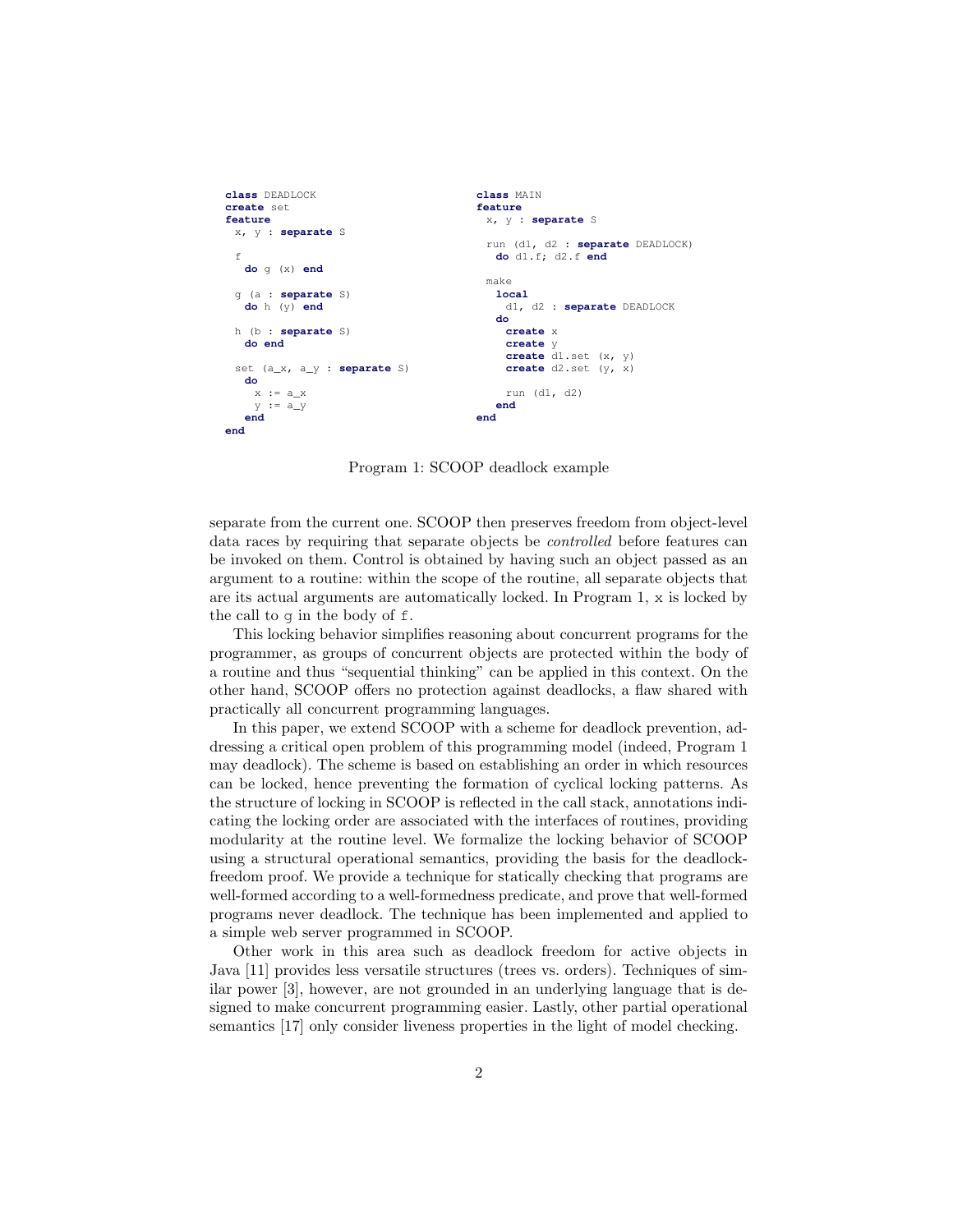The remainder of this paper is structured as follows. In Section 2 we give an overview of SCOOP and reason on how deadlock can be detected both dynamically and statically. Section 3 provides a formalization of SCOOP's locking semantics. In Section 4 we describe our deadlock prevention scheme and prove that well-formed programs cannot deadlock. We describe related work in Section 5 and conclude in Section 6.

# 2 SCOOP programs and their locking semantics

SCOOP [15, 16] is a programming model for concurrency, which can be implemented on top of any object-oriented language. Implementations are currently available for Eiffel [16, 9] (the syntax we use in this paper) and Java [19]. In this section we first provide a short overview of the model, give a description of how deadlock may be identified, and finally show an annotation language for establishing a locking order among resources.

#### 2.1 Overview of the model

Asynchronous calls. The central idea of SCOOP is that every object is associated for its lifetime with a processor, an abstract notion denoting a site for computation: just as threads may be assigned to cores on a multi-core system, processors may be assigned to cores, or even to more remote processing units. The (unique) processor associated with a certain object is called its handler. Processors may handle multiple objects. A processor can be identified using its processor tag.

Processors are an abstraction, allowing the model to be mapped to multithreaded systems, distributed systems, or other concurrent architectures alike. For example in multithreaded systems every processor simply corresponds to one thread on the system, and the processor tag is the thread identifier. Whenever a new processor is created, a new thread is spawned.

Calls on an object are only executed by its handler. For example, if a processor p encounters a call  $x \cdot f$ , and the object attached to x is handled by a processor q then p asks q to evaluate x.f on its behalf. If  $x \cdot f$  does not return a result, processor  $p$  can continue executing concurrently with the computation taking place at  $q$ . If  $x \cdot f$  returns a result, the runtime system makes sure that  $p$ waits for  $q$  to return the result before proceeding.

Type annotations. To make it clear for programmers which calls are executed asynchronously (invoked on objects residing on separate processors) and which calls are synchronous (invoked on objects residing on the current processor), the type system of SCOOP provides a special type indicated by the keyword **separate**: if a variable x is declared of separate type

x : **separate** X

then at creation of x with the statement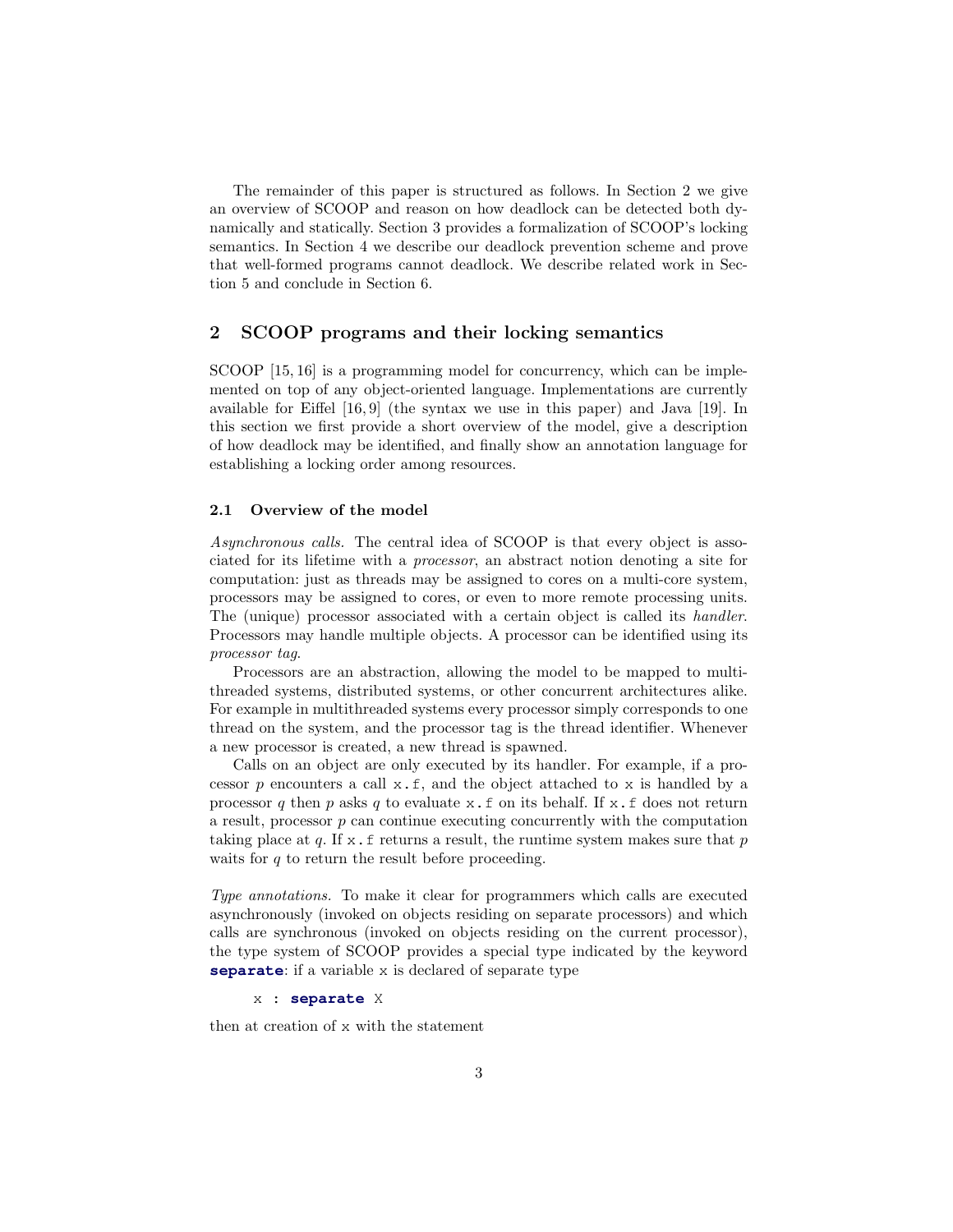#### **create** x

a new processor  $p$  is created in addition to an object  $o$  of type X, and the handler of  $o$  is set to  $p$ . The type system also allows that the processor tags can be explicitly specified as in

```
x : separate <p> X
y : separate <p> Y
```
which at creation time would place objects  $x$  and  $y$  on the same processor  $p$ . These processor annotations have the scope of a class if applied to attributes of the class, and of the routine's body if applied to local variables of a routine.

Locking behavior. In order to prevent object-level data races in SCOOP, processors that are needed for the execution of a routine are automatically locked by the runtime system before entering the body of the routine; the locks are released upon the completion of the execution of the body. Thus all handlers of separate objects that occur in the body need be locked. The model prescribes that these separate objects need to be controlled (passed as arguments to the routine). At routine invocation the runtime system tries to lock the separate arguments' handlers: if the locking succeeds, the execution proceeds into the body of the routine; if it fails because one or more of the handlers are locked by other processors, the runtime system schedules the call to be retried later. In Program 1 the body of the feature  $f$  contains the command  $g(x)$ , the locking behaviour described above would be seen here, as this call is invoked, requesting and locking the object x.

## 2.2 Deadlock in SCOOP

Knowing how locks and requests appear in the SCOOP model, we can now describe how a deadlock state may be detected. A deadlock state, based on waiting for resource availability as in [5], can be identified

- dynamically: construct a "waits-for" relation; if an element is related to itself in the transitive closure of such a relation, then the system is in a deadlock state. In the setting of SCOOP, the "waits-for" relation contains an association between between processors  $p$  and  $q$  iff some other processor has a lock on  $p$  and is requesting  $q$ .
- statically (conservative): arrange the processor tags into a partial order. When the text of the program indicates a lock is taken, verify that it is less than all the other locks that could have been taken at this point. The program text may require some annotations establishing which locks have already been taken.

These two schemes can be applied to Program 1. Reasoning using the dynamic scheme, we see that an instance of class DEADLOCK will lock its attributes x and y in some order when its routine f is called. In class MAIN, two instances d1 and d2 of DEADLOCK are initialized with two separate objects  $x$  and  $y$ ,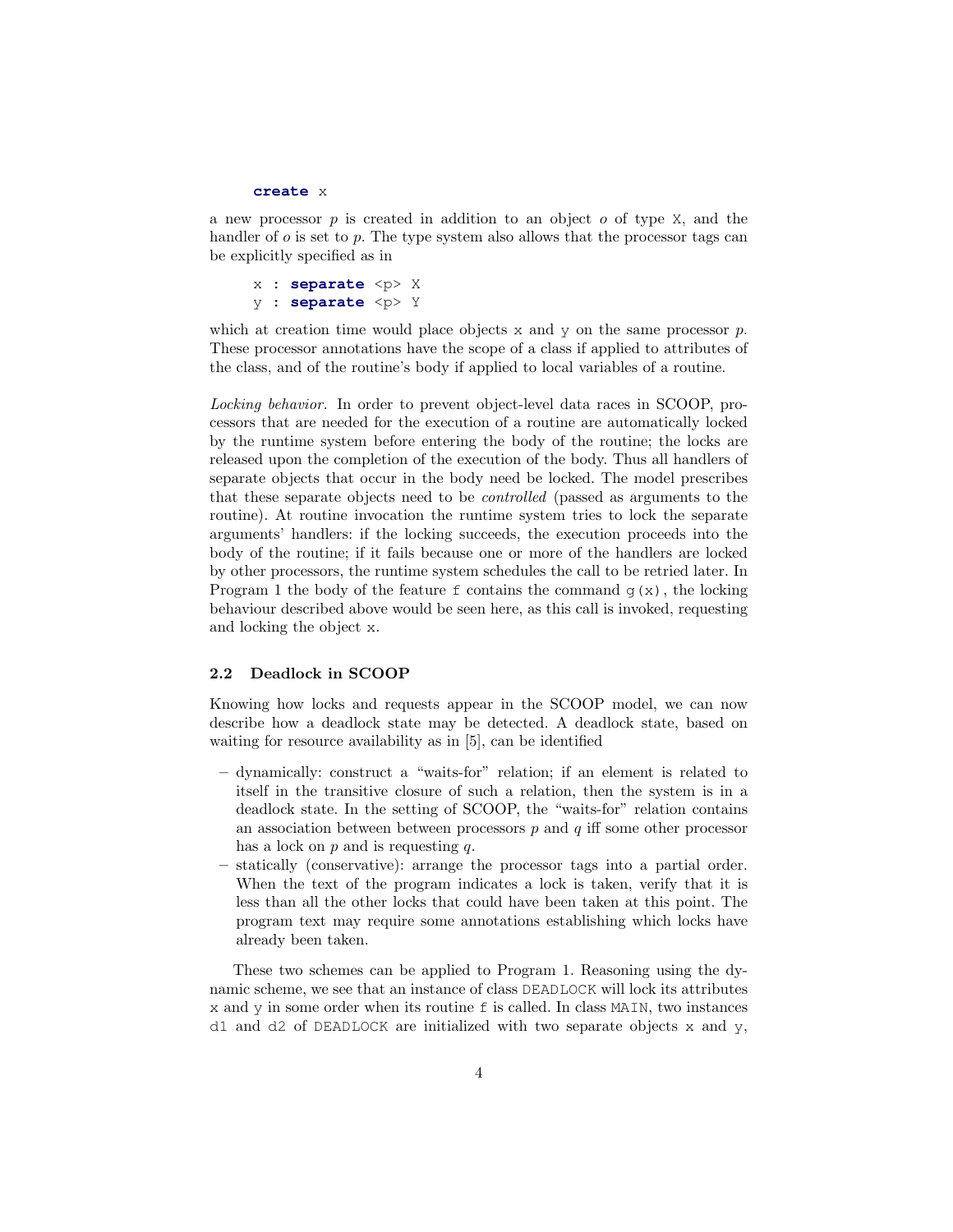however their order is reversed between the two instances. By executing run, the routine calls  $d1.f$  and  $d2.f$  are executed asynchronously, according to the semantics of calls on separate objects d1 and d2 outlined above.

As a result of executing  $d1. f$ , the call  $g(x)$  is invoked. As x is an argument to the routine g, the runtime locks x for the duration of the call, as prescribed by the semantics for controlled objects outlined above. In particular, x will still be locked when the call h(y) is invoked, requesting a lock on y. The concurrent execution of d2.f has an analogous locking behavior, but since d1 and d2 have opposite views of  $x$  and  $y$ , the locking order is reversed. Hence the calls may ultimately form a cyclical locking pattern, resulting in a deadlock.

To reason statically about the same sequence of calls, one notices that the order of calls can be conservatively approximated by examining the program text, and observing which routines subsequently call other routines. In the case of Program 1, we always know that calling the feature f will (for a general routine, may) require that the processor of  $x$  is locked, followed by  $y$ . This information can be used statically at the call sites of d1.f and d2.f to determine that their concurrent execution could lead to a deadlock state.

We have chosen to develop a static technique, as we believe that static techniques encourage the active construction of correct programs, whereas dynamic techniques cater more to a reactive development style.

## 3 A formal model of SCOOP locking

Our approach uses a static detection scheme, requiring that the interfaces of a program be annotated. This includes routines and types of variables, where the annotations for variables follow the SCOOP-style very closely.

#### 3.1 Annotation language

At the class level, annotations of the following form are allowed:

```
class\_header ::= \texttt{class}~ident \mid \texttt{class}~ident \leq p(,p)^*>
```
A class can thus be parameterized with the processor tags it is using. Consider Program 2 for example, an entity d based on class DEADLOCK uses processors with tags p and q for the roles of xp and yp. An instance is declared as follows:

d : DEADLOCK <p, q>

The preconditions of routines represent the required orderings of processors, expressed using the following syntax (note that we replace the non-strict ordering symbol by a strict ordering symbol in the program text to make it easier to type, however the interpretation should remain non-strict in all cases)

$$
req ::= \epsilon \mid \text{require } p < p, p < p)^*
$$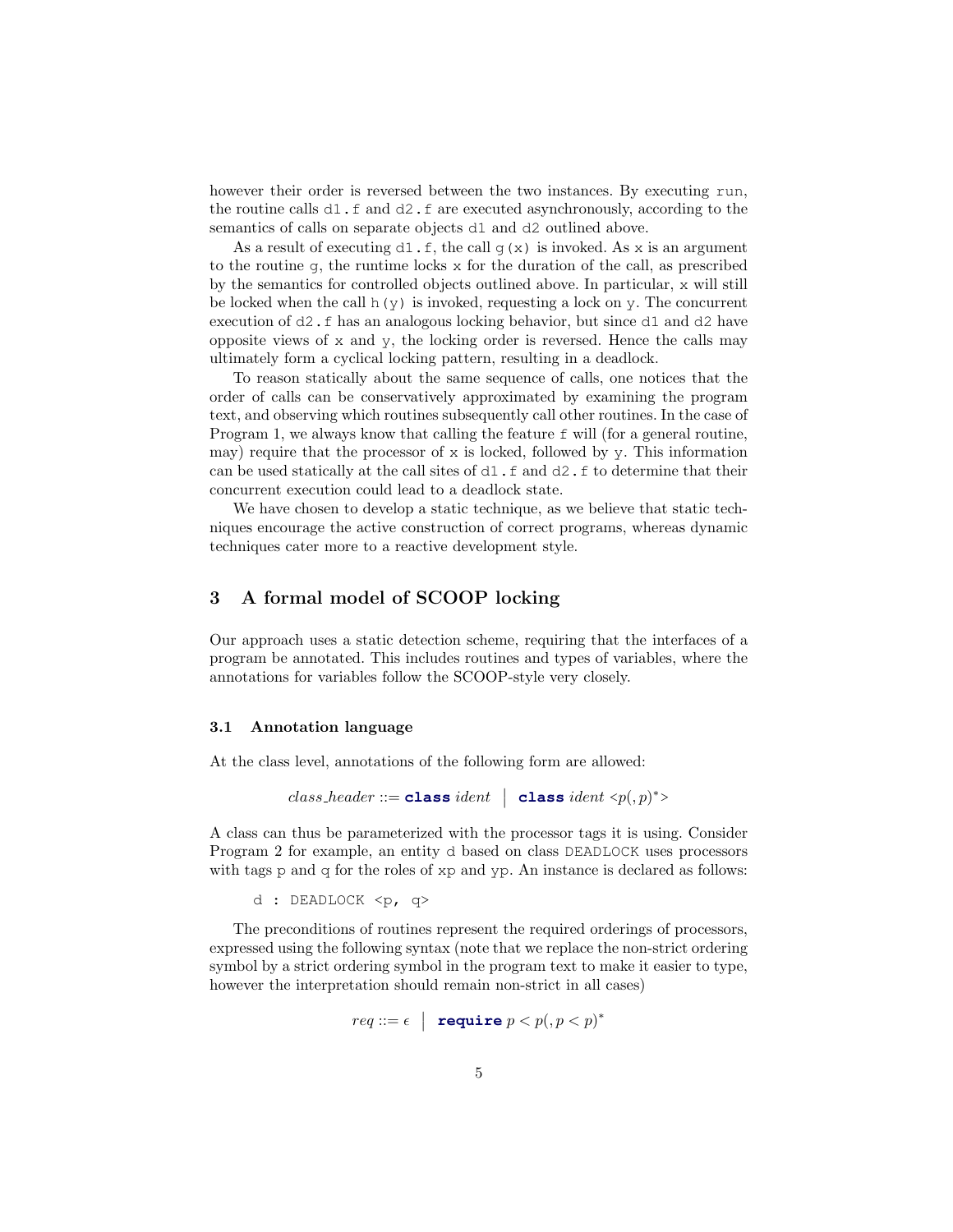```
class DEADLOCK <xp,yp>
  feature
    x : separate <xp> S
    5 y : separate <yp> S
    f
      require yp < xp
      lock xp
10 do
      g (x)
      end
                                                 15 g (a : separate <xp> S)
                                                   require yp < xp
                                                   do h (y) end
                                                  h (b : separate <yp> S)
                                                   20 do end
                                                  set (a_x : separate <xp> S;
                                                      a<sub>_y</sub> : separate <yp> S)
                                                   do
                                             25 x := a_Xy := a_yend
                                                end
```
Program 2: Annotated DEADLOCK class

For example, in line 16 the routine g is annotated to express that the processor yp, which will be locked as a result of the execution of the body of g, is below processor xp, which is locked by calling g.

In the interface of a routine we state the set of locks that may be taken temporarily during the execution of the routine body.

 $ens ::= \epsilon \mid \textbf{lock } p(,p)^*$ 

For example; in line 9 we state that a lock on x's processor xp may be taken by executing the body of f, as the call  $g(x)$  will lock this processor. Note that small changes to the program (re-nesting function calls, for instance) may require the ordering specifications to be modified accordingly.

In Program 2 we require that  $yp \leq xp$  in feature q. Due to the construction of the two deadlock variables d1 and d2 in Program 1, we know that the two classes are instantiated with conflicting requirements: one requires that  $yp < xp$ and the other will then necessitate  $xp \le yp$ . Since these cannot be mutually satisfied, it is impossible to annotate MAIN from Program 1 such that it can satisfy the well-formedness predicate.

## 3.2 SCOOP program model

Complementing the program annotations, we provide a formalization of SCOOP programs based on the computational model described in Section 2.1. We focus on routines as the basic units of programs, as it is at routine invocation that locks are taken, and at routine return where lock reservations are given up. We disregard classes and class-level processor annotations as they introduce unnecessary complexity in the representation; the formalization could however be extended to include them.

Assume to have a set of (routine) names Name. We consider a program  $P$  to be a mapping of names to routines

$$
P \in Program = Name \rightarrow Routine
$$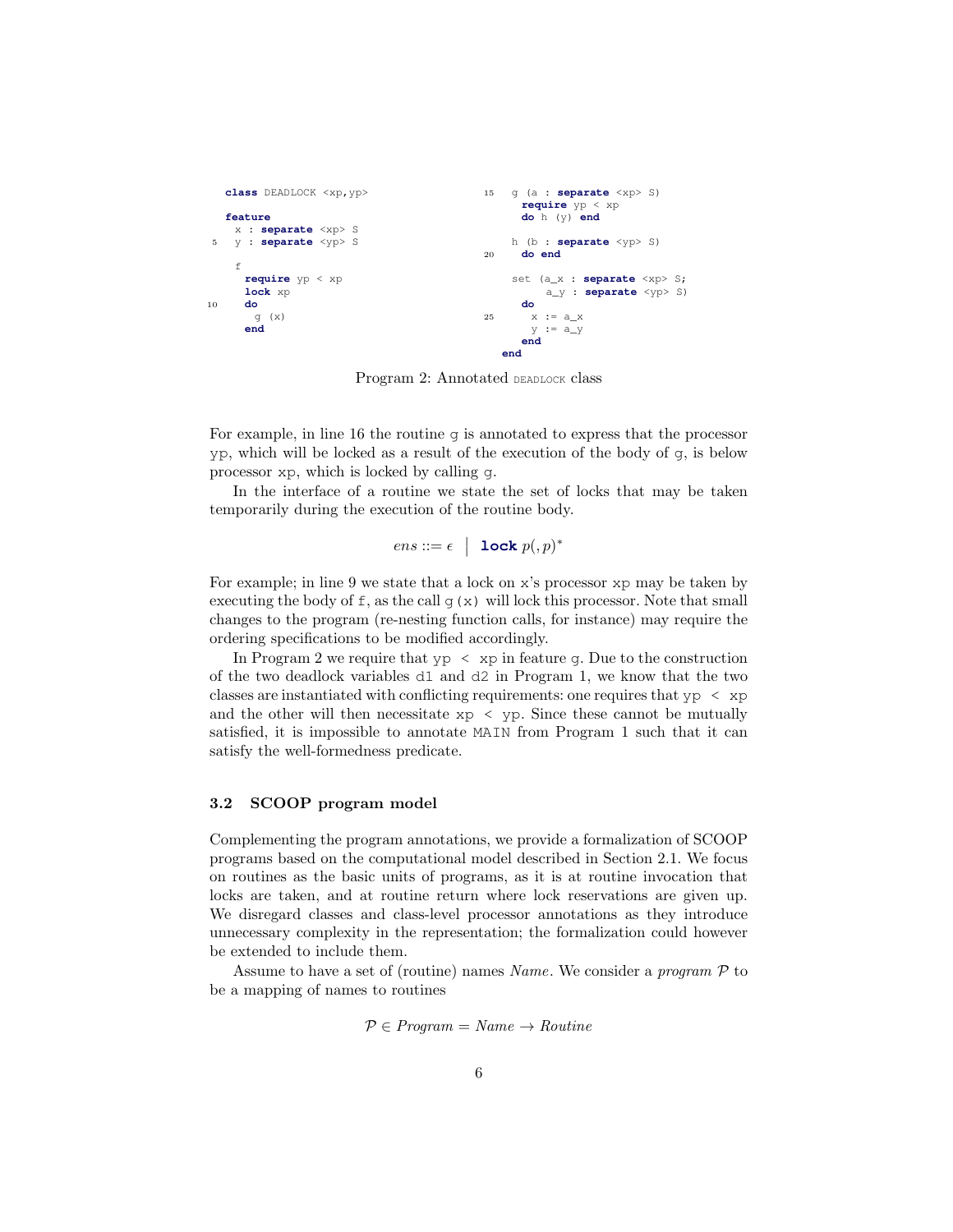where an (unnamed) routine  $rtn$  is of the form

$$
rtn \in Routine = \mathcal{P}(Tag \times Tag) \times Tag^* \times \mathcal{P}(Tag) \times Tag \times Expr
$$

and we refer to its components using the following notation:

$$
rtn = (rtn_{\leq}, rtn_{args}, rtn_{locks}, rtn_{res}, rtn_{body})
$$

The component rtn≤, corresponding to programmer provided **require** annotations as in Section 3.1, is a relation on processor tags, describing the partial order on processors required by the routine. The component  $rtn_{args}$  is the sequence of formal arguments of the routine. The set of locks that may be taken as the result of executing the body of the routine is given by  $rtn_{locks}$ , corresponding to **lock**; this is the other programmer-provided annotation. The component  $rtn_{res}$ specifies whether the routine returns a result or not, and  $rtn_{body}$  is the body of the routine (an expression).

An expression e is constructed from the following syntax

$$
e ::= [p] | \text{skip} | \text{create}(p) | e \cdot f(\tilde{e}) | e; e | \text{waitfor}(p) | \text{unlock}
$$

where  $p \in Tag$  is a processor tag and  $f \in Name$  is a name. We write  $\tilde{e}$  to abbreviate a sequence of expressions  $e_1, \ldots, e_n$ , and similarly  $\tilde{p}$  for a sequence of processors. We sometimes treat these sequences as sets, i.e.  $\tilde{e} = \bigcup_{i=1,\dots,n} \{e_i\}.$ We assume that processor tags can be inferred from an expression  $e$  using a mapping  $tag_{\mathcal{P}} : Expr \to Tag$ ; we use  $tag_{\mathcal{P}}$  on sequences of expressions.

The syntax elements have the following intuitive meaning. A value on a processor p is represented as  $[p]$ , abstracting away the actual value. Since the actual value is discarded, assignments in a program text are transformed into only the right-hand side, as it may contain some call (and thus locking). If in a sequence  $\tilde{e} = e_1, \ldots, e_n$  all expressions are fully evaluated (i.e.  $e_i = [p_i]$  for  $i = 1, \ldots, n$ , we use the notation  $[\tilde{e}]$ . The expression skip has no effect. A new processor with tag p is created using create(p). Calling a routine f on a target t, with a list of arguments  $\tilde{a}$  is represented by  $t \cdot f(\tilde{a})$ . Sequencing of expressions is written as  $e_1; e_2$ . The remaining two syntax elements waitfor(p) and unlock do not represent program syntax, but are required for the purpose of modeling the waiting and locking behavior of the runtime system. Waiting on a processor with tag p is expressed as waitfor(p). The expression unlock represents unlocking of the set of processors that has been taken as a result of the matching routine call.

#### 3.3 Locking semantics

Given the formalization of SCOOP programs, we can proceed to formally defining the part of the program semantics that is critical for reasoning about deadlock. Rather than enabling us to reason about full program correctness, the following rewrite rules embody the behavior of requesting, taking and releasing locks in a SCOOP program.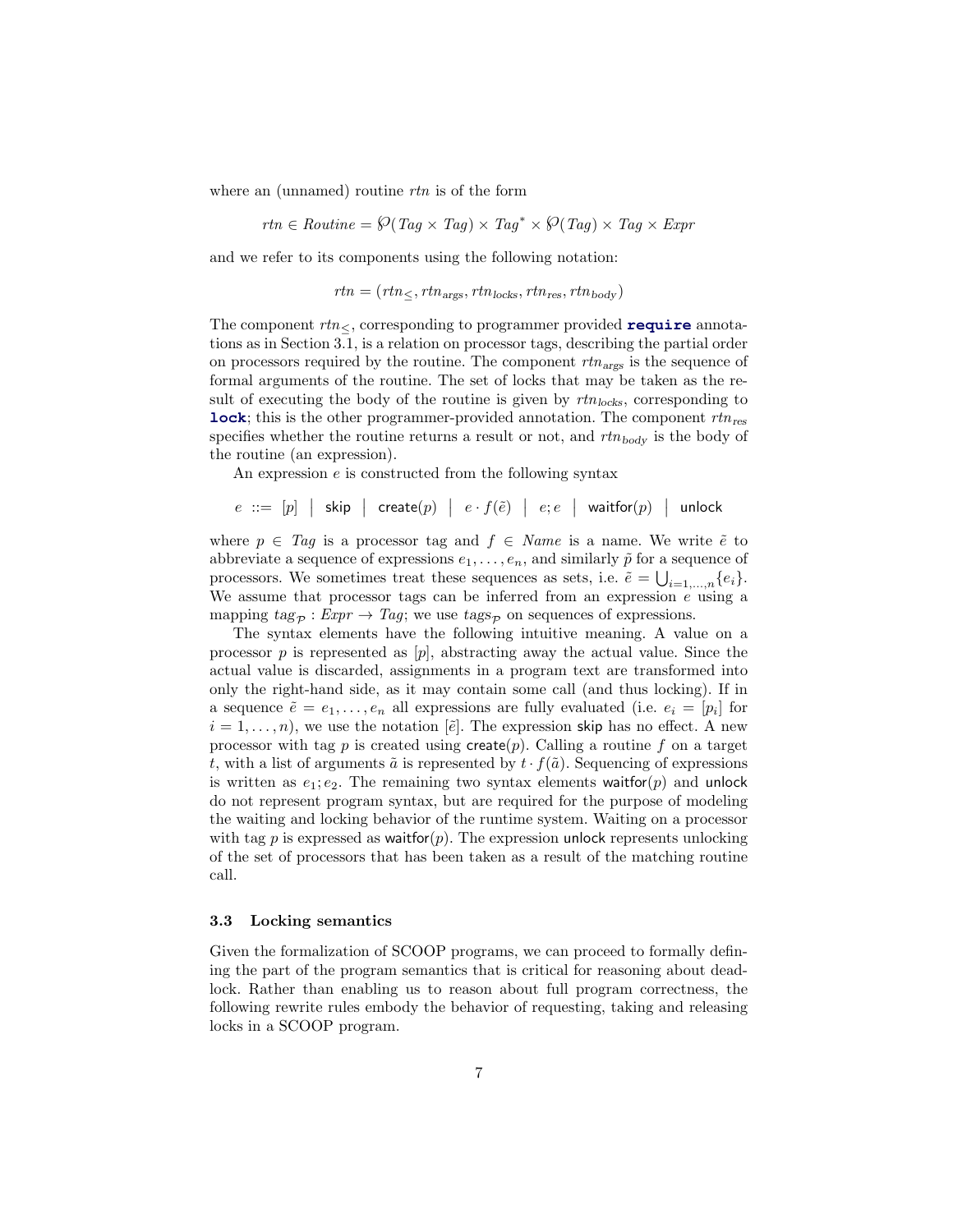At runtime, a program  $P$  gives rise to a *process*  $P$  which is described by the following syntax:

$$
P \ ::= \ p :: e \ | \ P \ | \ P
$$

A process is therefore either an expression e located at a processor with tag  $p$ , or a parallel composition of processes. The idea is that a program starts with the initial call  $f_0$  on an initial processor  $p_0$  as  $p_0$ :  $f_0$ , and will give rise to more parallel threads (as the result of create) as execution proceeds. A structural equivalence  $\equiv$  over processes specifies the commutativity and associativity of the | operator; the formal definition of  $\equiv$  is standard and omitted from this presentation. We assume that processor tags are unique within processes, i.e. there cannot be a process  $P \equiv p :: e | q :: e' | Q$  such that  $p = q$ . This property is preserved by process creation.

Processes are operating on a state representing locks and requests only. Formally, we define a *lock state* L as a pair of mappings  $(L_l, L_r)$  of the following type:

$$
L \in LockState = (Tag \rightarrow (\mathcal{G}(Tag))^*) \times (Tag \rightarrow \mathcal{G}(Tag))
$$

Here,  $L_l$  is a mapping from a processor (tag) to a stack of sets of processors, representing the processors it currently locks. Although a set of locks would suffice here, having a stack of sets allows for a greater correspondence with the intuition that lock-taking in SCOOP closely follows the call-stack. We define the domain of L as the union of the domains of its components,  $dom(L)$  $dom(L_l) \cup dom(L_r)$ . We use the notation  $L_l[p \mapsto T]$  for updates, such that the resulting mapping returns  $T$  at point  $p$  of its domain and is unchanged otherwise. We write  $T: lcks$  for a stack obtained by pushing a set of processor tags T on a stack lcks. We write  $\bigcup$  lcks for flattening the stack into one set, i.e. if  $lcks = T_1, \ldots, T_n$  then  $\bigcup lcks = \bigcup_{i=1,\ldots,n} T_i$ .  $L_r$  is a mapping from a processor to the set of processors it requests locks for. The requested processors are tracked to align our model with the Coffman treatment of when deadlock occurs.

The locking semantics specifies rewrite rules over processes and lock states in the style of a structural operational semantics with transitions of the form:

$$
\mathcal{P} \vdash (P, L) \to (P', L')
$$

This means that, given a program  $P$  which provides meaning to names of routines occurring in processes, the process  $P$  evolves in one step to  $P'$  and transforms locking state  $L$  to  $L'$ .

With this information, we can now look to the rules contained in Table 1 for the definition of the locking semantics. The creation of a new processor  $q$  by a processor p gives rise to a new parallel process located at  $q$ . If the processor already exists, then this has no effect. These behaviours can be see in the  $CREATE<sub>1</sub>$ and CREATE<sub>2</sub> rules.

The rule seq allows one step to be performed on the left side of a sequential composition, and skip carries its intuitive meaning. For routine target and argument evaluation: EVAL-TRG and EVAL-ARG enforce that targets are fully evaluated before arguments are evaluated. In EVAL-ARG, the arrow  $\rightarrow$  represents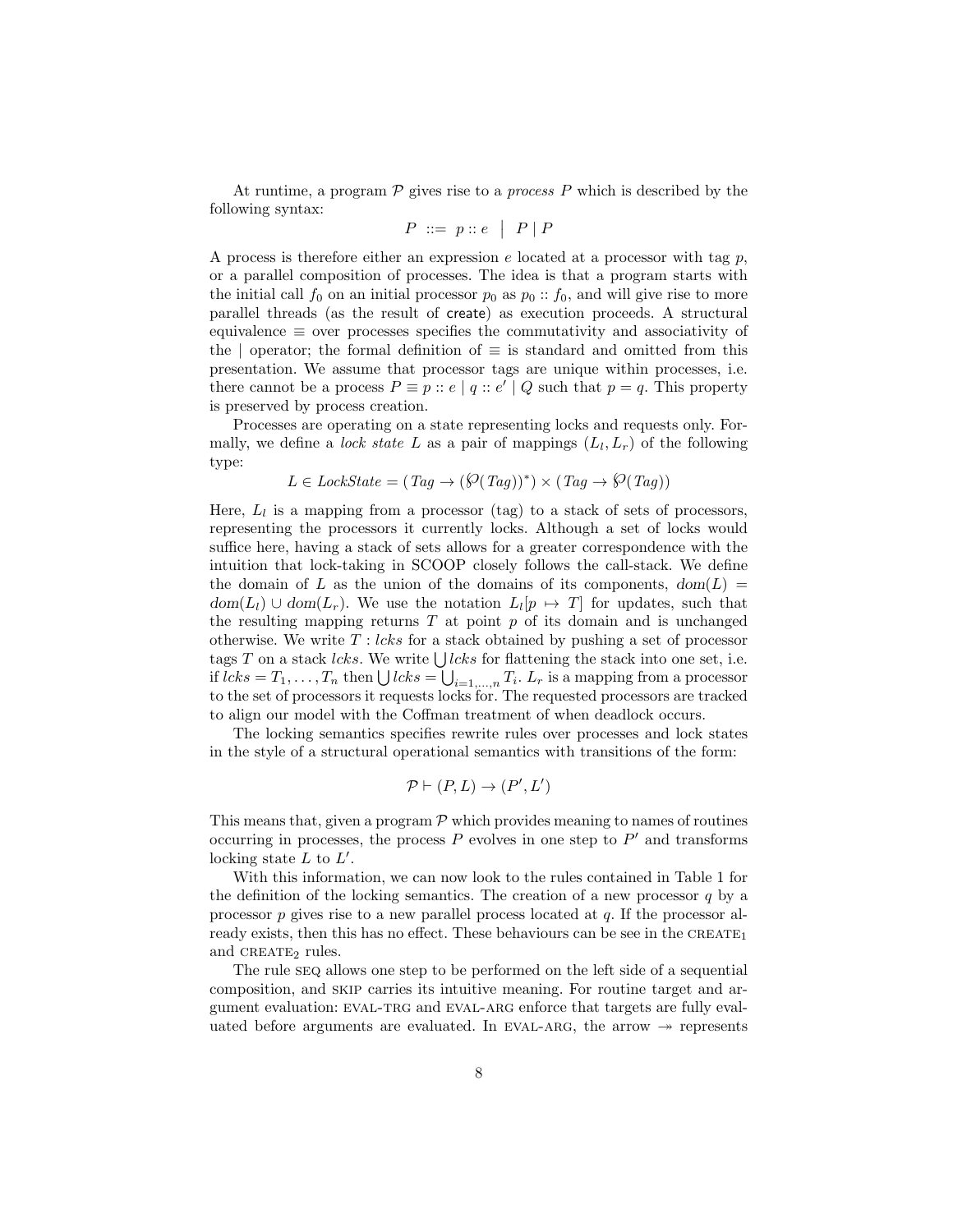

Table 1: SCOOP Rewrite Rules

performing a single rewrite step on a sequence of expressions. To reorder the constituent processes of a program during rewriting, the equiv rule is available.

Once the target and arguments of a call are both fully evaluated, the call can be invoked. In the case where the call has no result, call-nores moves the call to the target processor, to be executed after the current tasks of the target processor; the caller proceeds without waiting. Recall that we use the notation [ $\tilde{a}$ ] to describe a fully evaluated sequence of expressions, and  $\bigcup L_l(p)$ for flattening the stack of locks  $L_l(p)$ . To make a call on a separate target, we require the processor  $p$  to hold a lock on the target processor  $q$  with the condition  $q \in \bigcup L_l(p)$ . When the call has a result, the dispatching processor must wait on the result from the target processor, as in call-res.

Upon a call arriving on its target processor, the required locks must be requested, specified in REQ-LCK. We only request the locks we do not already hold, which are collected in the set *need*; the local processor is never *needed*. Once the requests have been made, they are transferred to the lock set (LOCK) of the processor when no other processor has any of the locks. Then the body of the routine is scheduled for evaluation, followed by a request to unlock all initially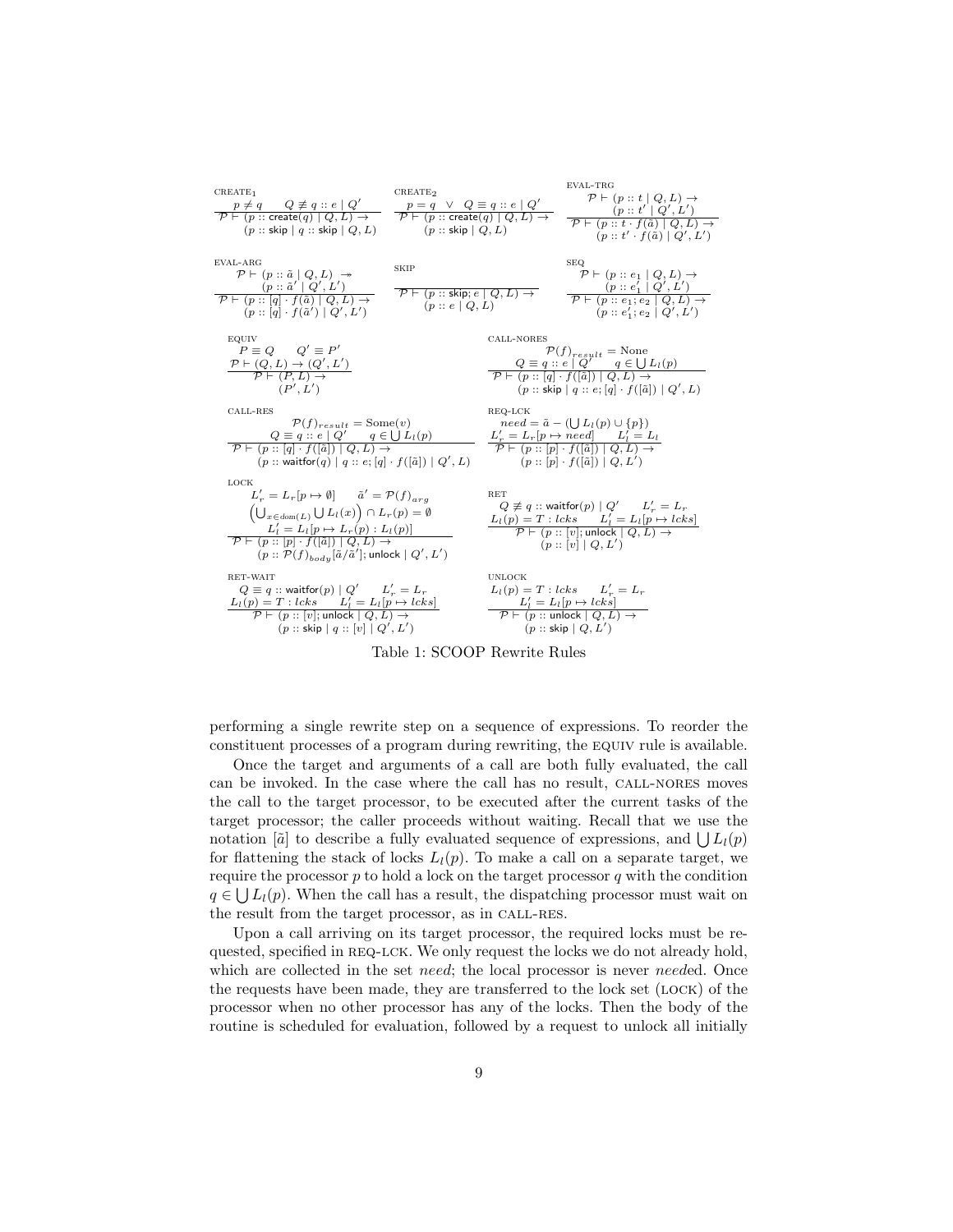requested locks after the execution of the body has been completed. Here we use the notation  $\mathcal{P}(f)_{body}[\tilde{a}/\tilde{a}']$  to substitute the sequence of actual arguments  $\tilde{a}$  for the formal arguments  $\tilde{a}' = \mathcal{P}(f)_{arg}$  within the body  $\mathcal{P}(f)_{body}$  of routine f. In the previous two rules, the sequence of values  $[\tilde{a}] = [p_1], \ldots, [p_n]$  is reinterpreted in set computations as a set of processors, i.e.  $\tilde{a} = \bigcup_{i=1,\dots,n} \{p_i\}.$ 

The waitfor primitive allows a value that has been computed on a target processor q to be transferred to the processor  $p$  that is waiting for it (compare rule call-res). As the returning of the value also completes a call, the locks that have been taken as a result of the call are also released  $(L'_{l})$  is obtained from  $L_{l}$ by popping one element off the stack). Two rules are required to return values to callers (RET and RET-WAIT), one which would be the result of a non-separate call (no waitfor), and one which has an accompanying waitfor on another processor:

For the case where a call has been completed but no result is returned (compare rule CALL-NORES) there may be no value  $[v]$  sitting before the unlock, so an analogous rule for unlocking is needed with UNLOCK.

Example 1. To illustrate the use of the rewrite rules, we apply them to Program 1. System execution starts with a call make on an initial processor  $p$ . We show an execution step of the body of make, demonstrating an application of rule CREATE<sub>1</sub> on the instruction **create** x:

$$
(p::\text{create}(q);e\mid Q,L)\rightarrow (p::e\mid q::\text{skip}\mid Q,L)
$$

Here we assume that the processor tag of the local variable  $x$  is q and can be obtained with a mapping tag : Name  $\rightarrow$  Tag.

The other **create**-statements will give rise to more concurrent processes. Finally, the routine run is called, and we assume that  $tag(d1) = r_1$  and  $tag(d2) =$  $r_2$  to get the following derivation.

$$
\begin{array}{l} (p::[p]\cdot\textnormal{run}([r_1],[r_2]);e' \mid r_2::\textnormal{skip}\mid r_1::\textnormal{skip}\mid Q',L)\rightarrow\\ (p::[p]\cdot\textnormal{run}([r_1],[r_2]);e'\mid Q'',(L_l,L_r[p\mapsto \{r_1,r_2\}]))\rightarrow\\ (p::[r_1]\cdot\textnormal{f};[r_2]\cdot\textnormal{f};\textnormal{unlock}\mid Q'',(L_l[p\mapsto \{r_1,r_2\}:\,L_l(p)],L_r'[p\mapsto \emptyset]))\rightarrow\\ (p::[r_2]\cdot\textnormal{f};\textnormal{unlock}\mid r_2::\textnormal{skip}\mid r_1::\textnormal{skip};[r_1]\cdot\textnormal{f}\mid Q',L'')\end{array}
$$

Here, the first step is due to rule REQ-LCK and shows that the processors of d1 and  $d^2$  are added to the request set of p. The second step is then according to rule take-lck, and shows that the requested locks (which are available) are taken by pushing them on p's stack of locks. The last step is an application of rule call-nores and shows how an asynchronous call is transferred to its handling processor. Applications of rules SKIP and SEQ are omitted for brevity.

## 4 Deadlock prevention scheme

In this section we present a scheme for deadlock prevention, based on annotations in Section 3.1. We define well-formedness of annotated programs. We prove that well-formed programs cannot deadlock, based on our formalization of the locking semantics in Section 3.3.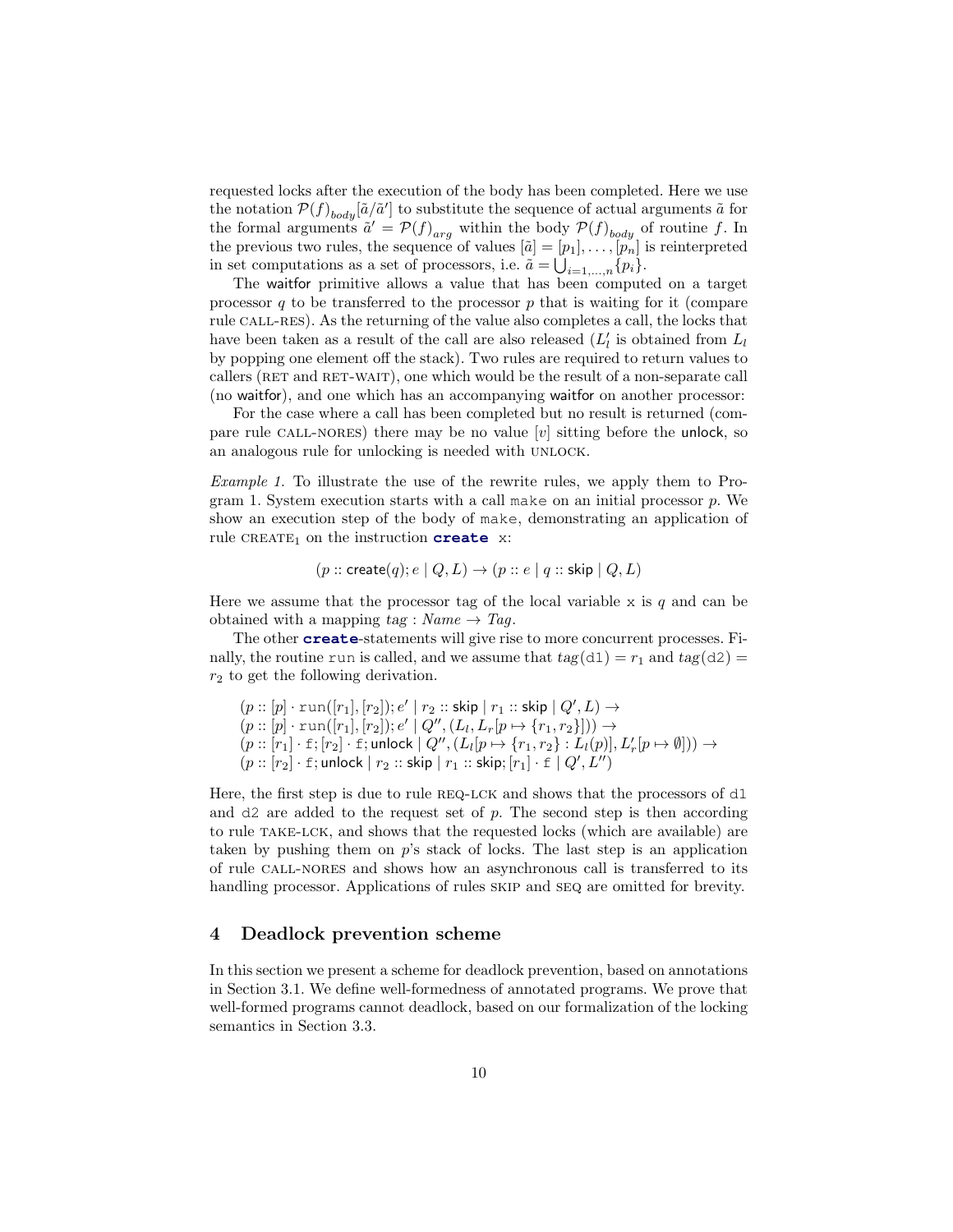#### 4.1 Well-formed programs

The scheme for ensuring that a program is well-formed ensures that there exists, for each routine, a consistent processor ordering (through  $rtn<sub>≤</sub>$ ). Additionally, it ensures that locks are declared  $(rtn<sub>locks</sub>)$  properly, and within the scope of these declared locks the callee's locks  $(rtn'_{locks}$  instantiated by its arguments) do not lose any of the knowledge that the declared locks are held. The well-formedness property of a program can be formally stated as a predicate:

$$
wfProgram_{\mathcal{P}} = \forall rtn \in range(\mathcal{P}). wfRoundine_{\mathcal{P}}(rtn)
$$

A well-formed routine must ensure that it's interface is well-formed (first clause) and also that the routine body is consistent with the interface (second clause):

wfRoutine $p (rtn) = isOrder(rtn_{\leq}) \wedge wfExpr_{\mathcal{P}}(rtn_{\leq}, rtn_{\text{locks}}, rtn_{\text{body}})$ 

The definition of a well formed expression allows neither waitfor nor unlock in the program text, these are only inserted at runtime by the rewrite process. The well-formedness of expressions is thus given by the following definition:

$$
\begin{array}{lll}\n\text{wfExpr}_{\mathcal{P}}(\leq, lks, [p]) & = \text{True} \\
\text{wfExpr}_{\mathcal{P}}(\leq, lks, \text{skip}) & = \text{True} \\
\text{wfExpr}_{\mathcal{P}}(\leq, lks, \text{create}(p)) & = \text{True} \\
\text{wfExpr}_{\mathcal{P}}(\leq, lks, e_1; e_2) & = \text{wfExpr}_{\mathcal{P}}(\leq, lks, e_1) \land \text{wfExpr}_{\mathcal{P}}(\leq, lks, e_2) \\
\text{wfExpr}_{\mathcal{P}}(\leq, lks, t \cdot f(\tilde{a})) & = \text{inst}_{\leq} \subseteq \leq \land \text{wfLevels}_{\mathcal{P}}(\leq, \text{inst}, lks, \tilde{a}) \land \\
&\quad \forall a \in \tilde{a}. \quad \text{tag}_{\mathcal{P}}(a) \leq \text{tag}_{\mathcal{P}}(t) \land \text{wfExpr}_{\mathcal{P}}(\leq, lks, a) \\
&\quad \text{where} \quad \text{inst} = \mathcal{P}(f)[\tilde{a}/\mathcal{P}(f)_{\text{args}}]\n\end{array}
$$

We treat the cases of values, skip, create, and sequencing with less detail here: they are either immediately well-formed or are well-formed based on a trivial recursion. The first clause of the call-case of wfExpr states that the instantiated routine interface must have its order consistent with the context-order  $(\le)$ . The second clause states that the lock-level is respected. The third clause states that each argument is a well-formed expression, and its processor is less than the target of the call.

$$
\text{wfLevels}_{\mathcal{P}}(\leq, \text{inst}, \text{lks}, \tilde{a}) = ((\text{inst}_{\text{locks}} \times \text{lks}) \subseteq \leq) \land (\text{tags}_{\mathcal{P}}(\tilde{a}) \subseteq \text{inst}_{\text{locks}})
$$

The first clause of wfLevels has all associations between the declared locks of the call and the context locks being also in the order relation. In other words, this states that each declared lock of a call must be less than all of the context-locks, so that we only lock "down" the partial order. Since a routine may have no arguments and still lock some processors in its body we compare context-locks against the **lock** clause, and not the arguments. The second clause states that if a routine does have arguments, then these arguments must be a subset of the **lock** clause, for consistency.

Example 2. For the Program 2, we show the evaluation the predicate wfExpr on the call of the routine g in the body of routine f. To make the example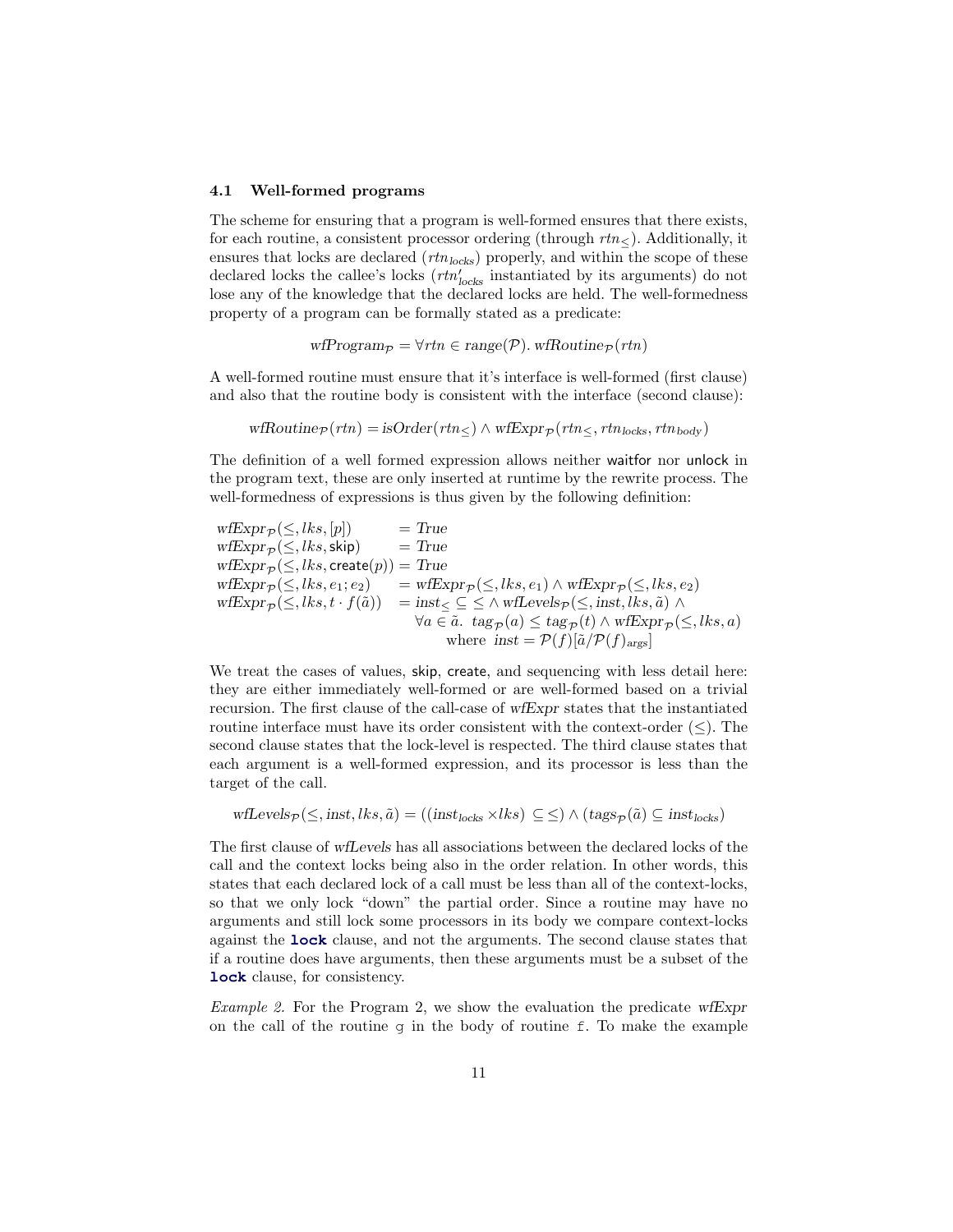more varied, assume that the argument  $\vert xp \vert$  and the corresponding lock of g are replaced by  $|zp|$ .

We let  $ord = \{(yp, xp), (xp, t), (xp, xp), (yp, yp), (t, t)\}.$  As  $(xp, t) \in ord$  and  $inst_{\leq} = ord$ , the predicate is satisfied:

$$
\begin{aligned} \text{wfExpr}(\text{ord}, \{xp\}, [t] \cdot g([xp])) &= (\forall a \in [xp]. \ (\text{tag}_p(a), t) \in \text{ord} \land \\ & \text{wfExpr}_p(\text{ord}, \{xp\}, [xp])) \\ &\land \ \text{inst}_{\leq} \subseteq \text{ord} \\ &\land \ \text{wfLevels}(\{(yp, xp), (xp, t)\}, \text{inst}, \{xp\}, \{xp\}) \end{aligned}
$$

Here we use that

$$
\mathcal{P}(g) = (\{(yp, zp), (zp, t), (zp, zp), (yp, yp), (t, t)\}, [zp], {zp}, None)
$$
  
inst =  $\mathcal{P}(g)[[xp]/[zp]] = (ord, [xp], {xp}, None)$ 

and that the predicate wfLevels is satisfied because values are well-formed, and  $(xp, xp)$  is in the order (reflexivity).

wfLevels(ord, inst,  $\{xp\}$ ,  $[xp] = (\{xp\} \times \{xp\}) \subseteq ord \wedge tags_{\mathcal{P}}([xp]) \subseteq \{xp\}$ 

#### 4.2 Deadlock freedom

Intuitively, our scheme ensures that there exists a global ordering for every wellformed program, and also that during execution of this program each processor obeys an order in which to take locks. Deadlock-freedom follows from the fact that the acyclicity of the locking state is preserved under any execution step.

To formalize these ideas, we build on notion of a locking graph from [5]. We do not directly show that the rewriting of the operational semantics can not get "stuck" due to lock requests, although this property follows from the locking graph formalization. Translated to our setting, a locking graph has processors (resources) as nodes. There is an edge  $(p, q)$  in the graph if some process has locked processor  $p$  while requesting processor  $q$ . A locking-state  $L$  induces a locking-graph relation  $graph(L)$  as follows, where  $Id_{dom(L)}$  is the identity relation on processors in the domain of L:

$$
graph(L) = Id_{dom(L)} \cup \left( \bigcup_{p \in dom(L)} L_l(p) \times L_r(p) \right)
$$

The information provided by the lock state  $L$ , and associated locking-graph, is not rich enough to prove the properties that will be needed. We therefore introduce two new concepts: a lock-barrier  $L_b : Tag \rightarrow (\mathcal{O}(Tag))^*$  and a runtime ordering  $L \leq \mathcal{P}(Tag \times Tag)$ . The lock barrier represents the set of upper bounds on the locks we are allowed to request. The runtime ordering is the ordering which is built up during execution. For the sake of the proof, the locking semantics has to be instrumented with these concepts. The minimal additions to the semantics are shown in Table 2. For our approach, all locks taken have to stay below the current locking barrier at any time, and the runtime ordering is the order that is built at runtime as a result of the order annotations.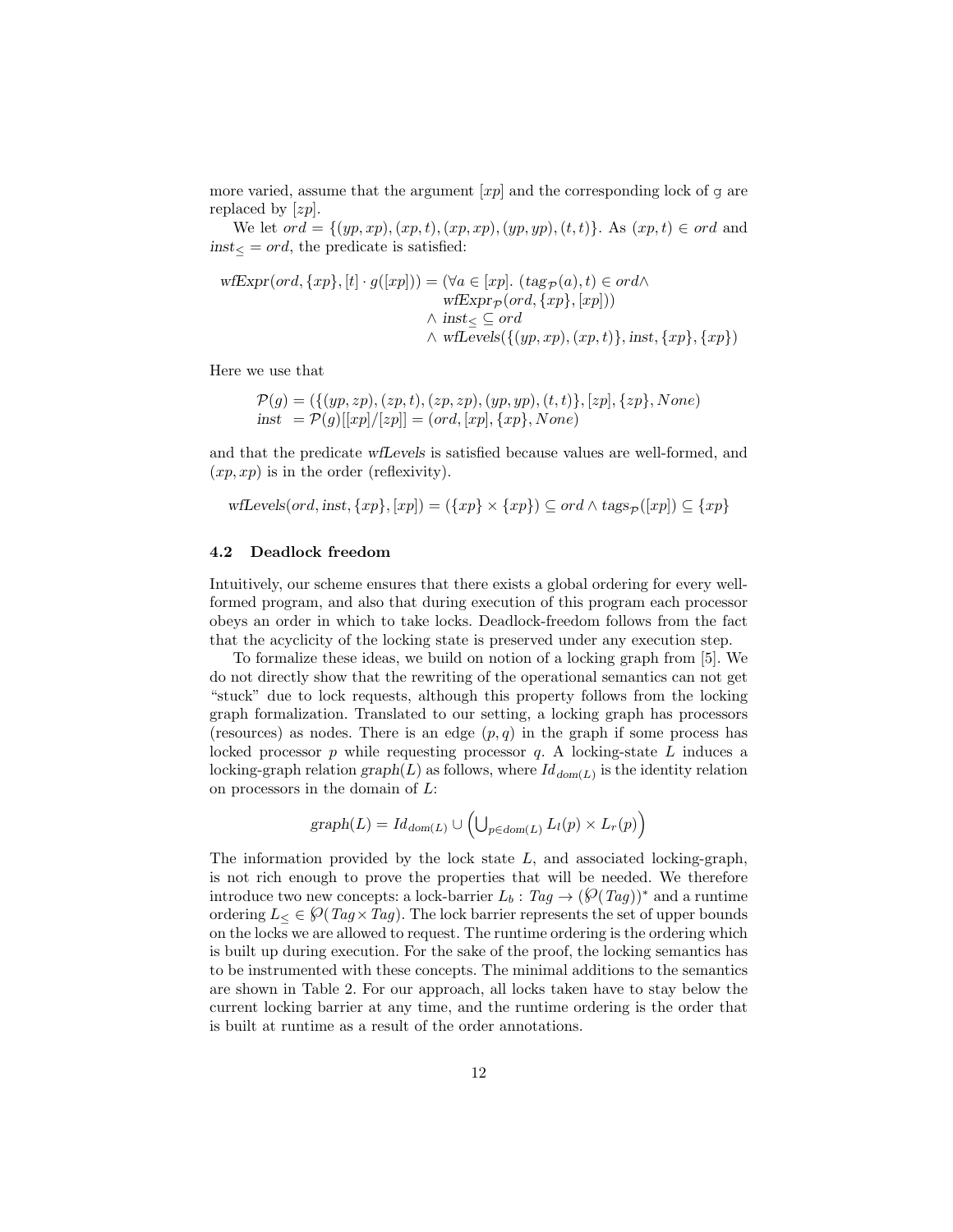| LOCK<br>$L'_b(p) = (f_{\text{locks}}[\tilde{a}/\tilde{a}']) : L_b(p)$ $L'_\leq (L_\leq \cup (f_\leq[\tilde{a}/\tilde{a}']))^*$ |  | $\sim 100$ km s $^{-1}$ | <b>RET</b><br>$L_b(p) = b : L'_b(p)$ | $\sim$ $\sim$ $\sim$ |
|--------------------------------------------------------------------------------------------------------------------------------|--|-------------------------|--------------------------------------|----------------------|
| .                                                                                                                              |  |                         | .                                    |                      |
| RET-WAIT                                                                                                                       |  |                         | <b>UNLOCK</b>                        |                      |
| $L_b(p) = b : L'_b(p)$<br>$\sim$ $\sim$ $\sim$                                                                                 |  |                         | $L_b(p) = b : L'_b(p)$               | $\sim$ $\sim$ $\sim$ |
| .                                                                                                                              |  |                         | .                                    |                      |



We prove that the following predicate, sound, is invariant under execution. The predicate states that the runtime ordering  $L<$  is indeed a partial order, that the locking barrier is respected, and that the locking graph is acyclic.

$$
sound(L) = isOrder(L_{\le})
$$
  
\n
$$
\land \forall p \in dom(L). \, top(L_b(p)) \times \bigcup L_l(p) \subseteq L_{\le}(2)
$$
  
\n
$$
\land \, graph(L) \subseteq L_{\le}^{-1}
$$
 (3)

Here,  $L_{\leq}^{-1}$  denotes the converse of the relation  $L_{\leq}$ , and top denotes the first element  $\bar{0}$ f a sequence.

Theorem 1. Given a well-formed program P and an instrumented rewrite rule  $\mathcal{P} \vdash (P, L) \rightarrow (P', L'), \text{ sound}(L) \text{ implies sound}(L').$ 

Briefly, the third clause is of primary concern; if the locking-graph  $(graph(L))$  is a subset of an order, then it must be acyclic. Since  $L<$  is an order, thus acyclic, so is its inverse.

The initial two clauses support this goal, with the first establishing that as the program executes the relation that is specified piece-wise in the routine annotations is indeed an order. This fact follows from the definition of wfRoutine and the instantiation of the routines in the first clause of the call-case of wfExpr.

The second clause of sound states that the new upper-bound on locks is below all other locks that have already been acquired by the processor  $p$ . The proof of this property is garnered from the Cartesian product in the wfLevels predicate, which imposes that when locks are taken, they are statically less than every lock taken by the surrounding procedure. When function calls are nested, these transitively combine to ensure that locks requested by a processor  $p$  are less than all other locks currently held by that processor. Since we know that the locking scheme preserves the order relation, it must also preserve the inverse order relation, which is the essential property desired to prove the third clause.

#### 4.3 Usage and Tool Support

We have implemented the static checking of our scheme in a prototype tool, written in Haskell [9]. Using this tool we successfully verified that a simple web server is deadlock-free, a portion of which can be seen in Program 3.

To reduce the annotation burden, we have also implemented a simple annotation inference algorithm. The annotations shown in Program 2 can be automatically inferred using the tool. The simple inference scheme automatically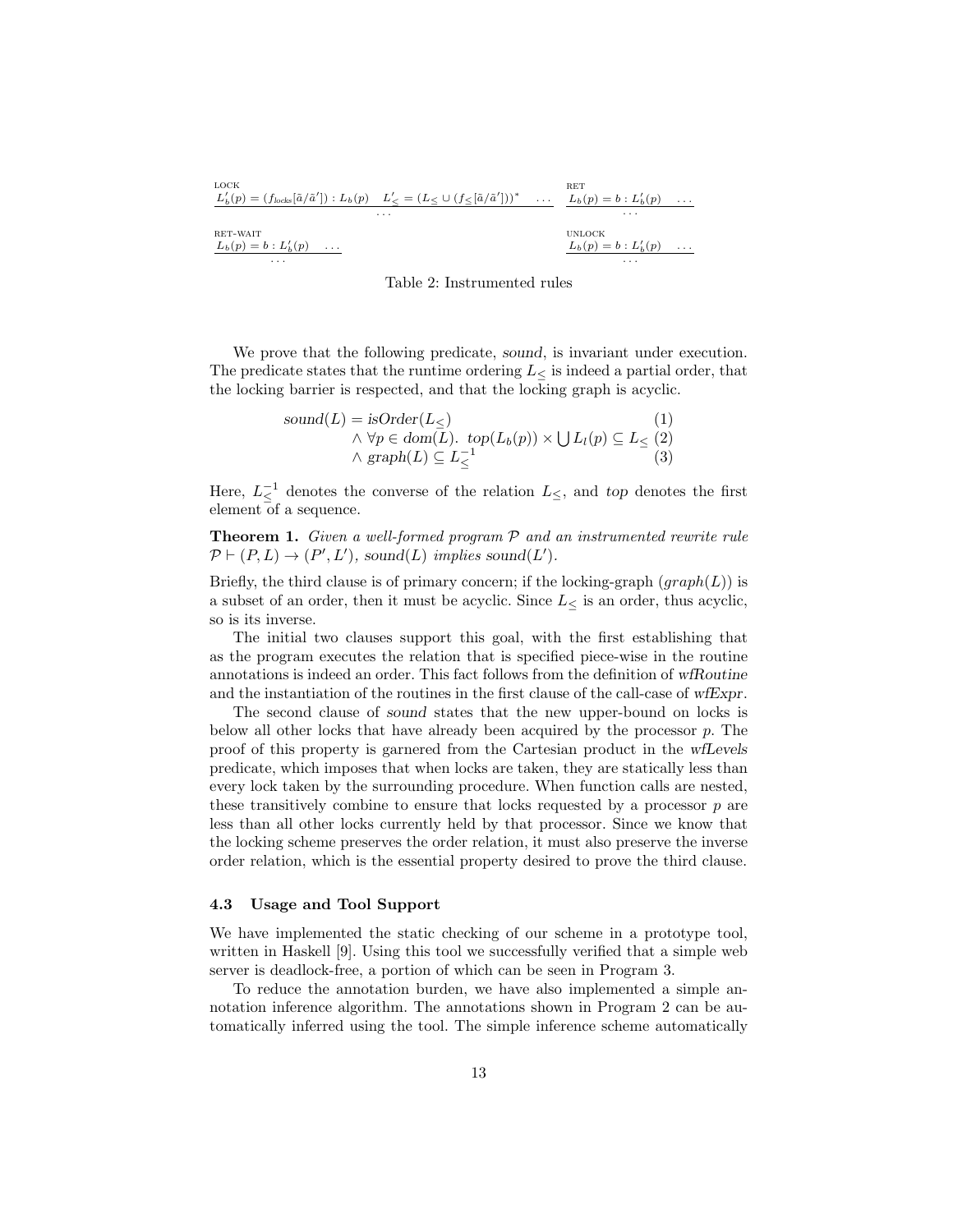```
db : separate <d> DATABASE
  req (sock : separate <s> NET_SOCK)
    require d < s
    5 local
      last : STRING
     http_req : HTTP_REQUEST
    do
     create http_req.make ()
10
                                                 from read_line (sock)
                                                 until last.is_equal (cr)
                                                 loop
                                                   http_req.add_field (last)
                                           15 read_line (sock)
                                                 end
                                                 update_database (db, http_req)
                                                 process_request (http_req)
                                                end
```
Program 3: HTTP request processing

identifies **separate** class attributes with processor tags and lifts the tags to the class header. It also propagates **lock** and **require** clauses appropriately, based on calls within the body of a routine. For example, at a call-site, the **require** clause of the call would be automatically appended to the containing routine's **require** clause; a similar approach is taken for the **lock** clause. This typically makes the manual annotation burden light.

## 5 Related work

The problem of describing, detecting, and preventing deadlocks in concurrent systems has spawned research based on a variety of approaches. Necessary conditions for a deadlock to occur have been described in a seminal work by Coffman et al. [5]. Dynamic techniques can be used to detect deadlocks, e.g. using techniques such as those presented by Bensalem et al. [2]. The fundamental approach in this work is to instrument the program and use this runtime locking information to detect locking cycles. The benefit is that this technique can be less conservative than our approach, but it is based on actual program traces, and the results are, therefore, not sound.

Static techniques rely on programmer annotations to indicate a partial order among the program's locks, and statically check whether this order is abided by; this general idea is also the basis of our approach. Korty [13] proposed a Lint-like tool for detecting deadlocks in programs with semaphores, however without soundness guarantees. Extended static checking for Modula-3 [6] and Java [7] uses program specifications in the style of Eiffel [15], from which verification conditions are generated and checked with an automatic theorem prover. Warnings are provided for various program errors, including deadlock. Being based on Eiffel-style specifications, annotations in this approach are similar to our scheme. However, no soundness guarantees are given whereas we guarantee deadlock-freedom for well-formed programs. Jacobs et al. [10] also generate verification conditions for annotated programs, and guarantee deadlock-freedom for programs verified with a static checker. In contrast to our work, they use a programming model for Java-like languages which is very different from SCOOP, and do not provide a rigorous formal locking semantics.

A number of static approaches to deadlock prevention are based on type systems, in particular using ownership types [4]. Boyapati et al. [3] have introduced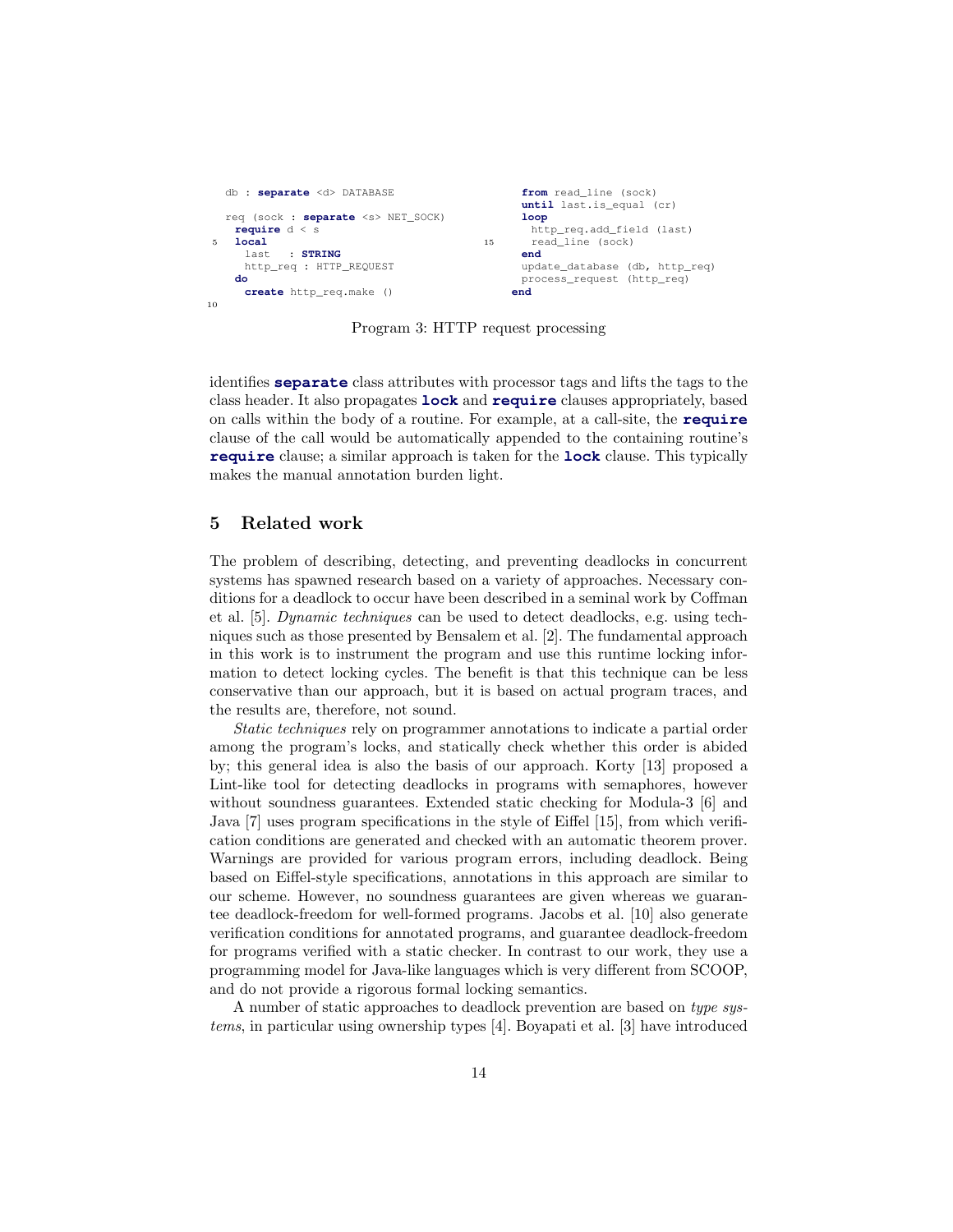the ability, as in our approach, to create a directed acyclic graph, well-order, or tree to represent the underlying partial order. In contrast to this approach, our scheme makes it possible to declare locking orders in a routine-local manner, which allows for a finer-grained modularity.

Our work is distinguished from the above approaches in that it has a higherlevel concurrency model, not based on traditional threads, and thus has a coarsergrained locking model.

Using a model similar to SCOOP, Kerfoot et al. [11] use types to ensure deadlock freedom for active objects [14]. Ownership types impose a hierarchy on active objects, but the variety of ownership-structures that are permitted are limited. Only trees are allowed, where our approach can support a general directed acyclic graph. Ostroff et al. [17] develop a partial operational semantics for SCOOP, and consider liveness properties of programs in the context of model checking. While the approach can detect deadlocks, it is not modular, thus does not scale to large programs. Kobayashi [12] gives  $\pi$ -calculus a type system that is able to infer and verify deadlock properties about a program. It gives a versatile approach that is even able to reason about recursive processes. However, our work targets a new model of computation that is more immediately amenable to traditional imperative programming.

## 6 Conclusion

In this paper we have presented a static technique for deadlock prevention in SCOOP, an object-oriented programming model for concurrency. We found that the model supports well reasoning about deadlock, as lock acquisition and release are related to routine invocation and return. This allows the annotations to be attached to the interface of routines, facilitating modular (per-routine) proofs of correctness. This aspect is essential in practice as it is easier to reason about deadlock when it is assured that local changes will not affect the overall result. An implementation of the scheme is available, and has been successfully applied to the example of a web server written in SCOOP.

Adding a deadlock prevention technique for SCOOP removes a critical deficiency of this particular model, but the results also provide important general lessons learned. While sound and scalable programming models for concurrency are overdue, the divide between formally driven language developments (such as process calculi) and concurrent programming language design still seems to be large. This work showcases how one may bridge this gap by using formal reasoning to derive techniques that can be applied to practical programming languages.

In future work we will investigate the possibility of statically avoiding deadlock by creating some objects on the same processor when not rejected by other constraints, expanding on the annotation inference techniques. Work on the semantic foundations of the programming model provides also many avenues for future research. The distributed nature apparent in the semantics can give important insights into extending the programming model for distribution. Also,